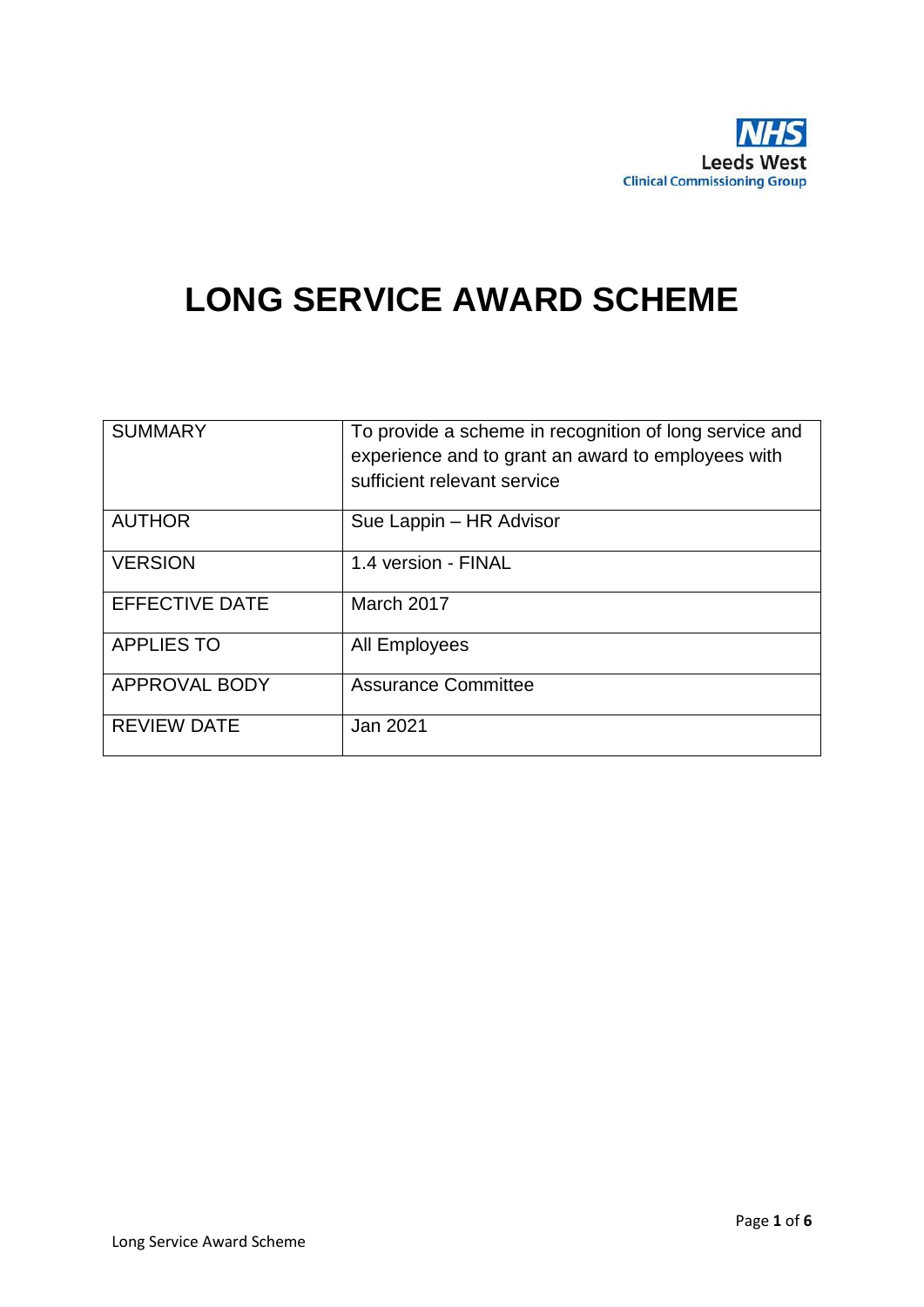### **VERSION CONTROL SHEET**

| <b>Version</b> | <b>Date</b> | <b>Author</b>       | <b>Status</b>        | <b>Comment</b>                                                                      |
|----------------|-------------|---------------------|----------------------|-------------------------------------------------------------------------------------|
| 1.1            | 21.1.14     | Angela<br>Kilmartin | HR Lead              |                                                                                     |
| 1.2            | 12.5.14     | Liz Orton           | HR Lead              | Final comments and amendments<br>updated following the Social Partnership<br>Forum. |
| 1.3            | 03.02.2016  | Tazeem<br>Hanif     | <b>HR Lead</b>       | Amendments made to appendix 1.                                                      |
| 1.4            | 11.11.2016  | Sue Lappin          | <b>HR</b><br>Advisor | Change from a Policy to a Scheme                                                    |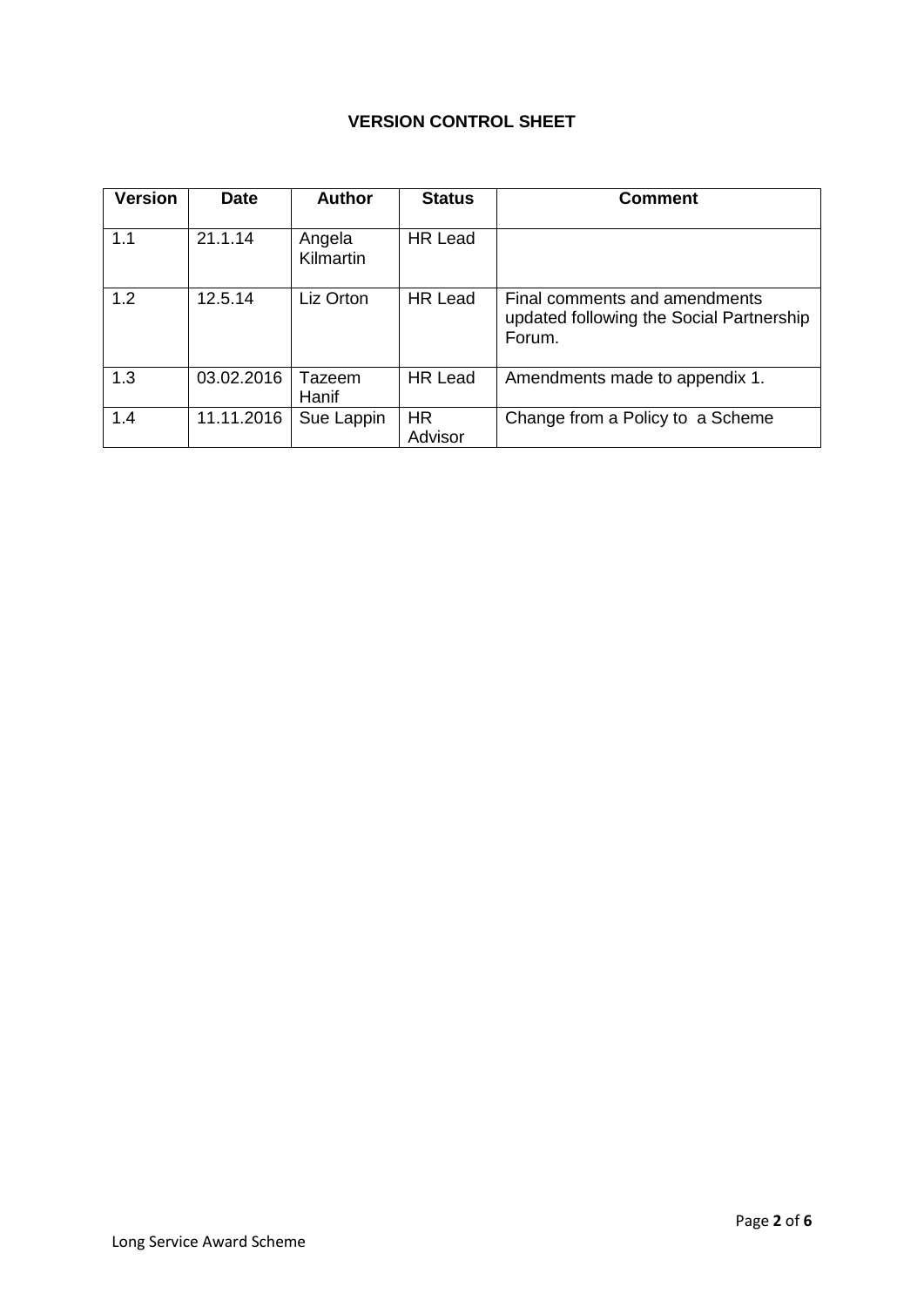### **CONTENTS**

| <b>Section</b>                    | Page |  |
|-----------------------------------|------|--|
| Introduction<br>1.                | 4    |  |
| 2. Long Service Award             | 4    |  |
| <b>Appendix</b>                   |      |  |
| 1 Long Service Award Request Form | 5    |  |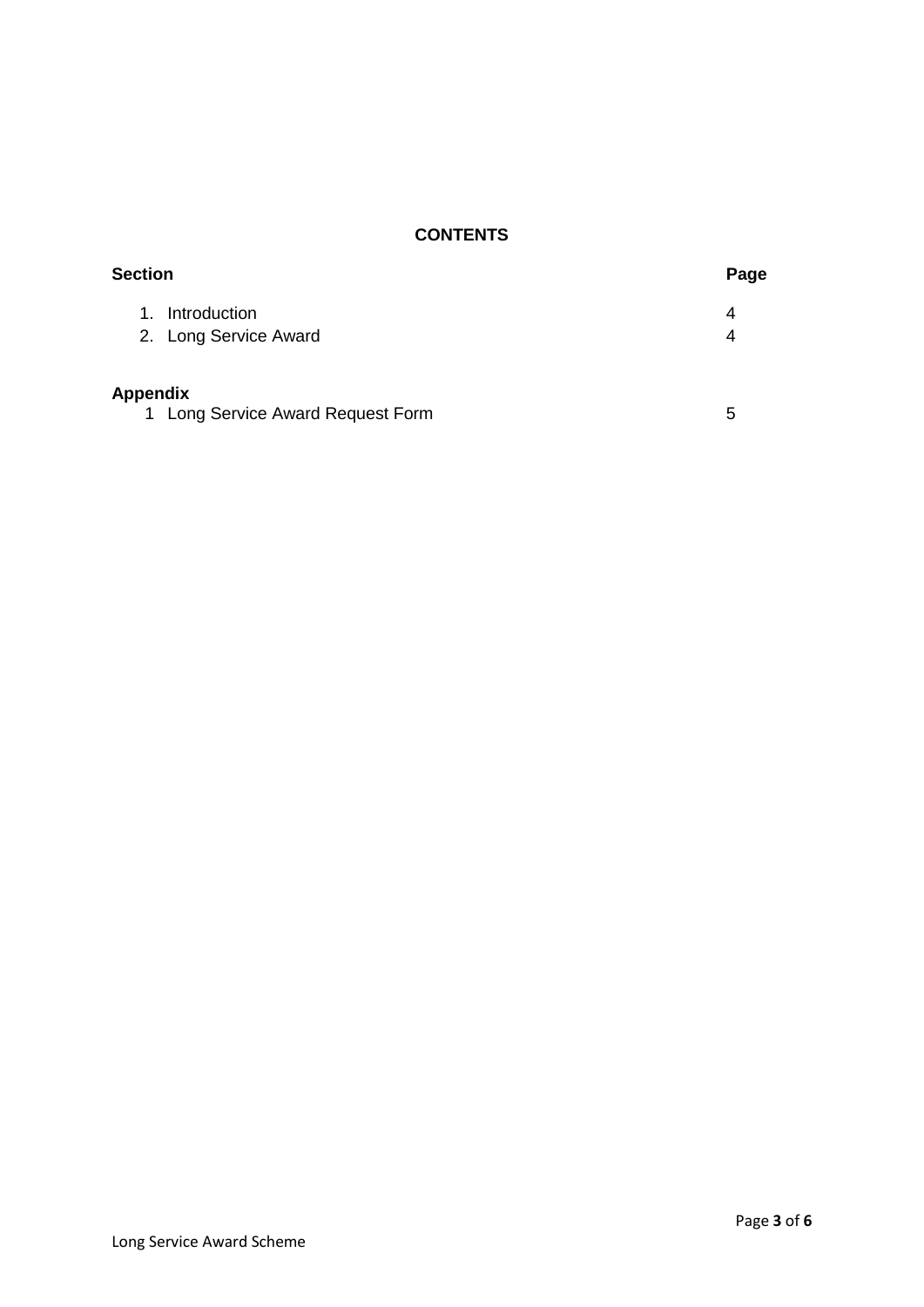#### **1. INTRODUCTION**

Leeds West CCG greatly values the contribution of its staff and believes it is important to formally recognise their achievements and commitment to the NHS.

This scheme sets out how staff with long service are rewarded. It supersedes the various policies previously available for staff.

#### **2. LONG SERVICE AWARD**

Awards will be presented to the employee at the date of completing 25 years' service.

The Awards will be presented to eligible staff by the Chief Executive.

In recognition of Long Service the CCG will present the following award:

#### **25 years NHS service** (**any NHS employer)**

- A certificate and a
- £250 gift voucher (net of tax) to be chosen from a list of retail organisations which provide vouchers. The list will be determined by the CCG.

#### *Eligibility*

All members of staff who have 25 years NHS service or more and have not previously received a long service award from an NHS employer, will be eligible.

All NHS service will count towards the Award whether part time or full time service. Breaks in service will not affect eligibility, but such breaks will not count towards the Award.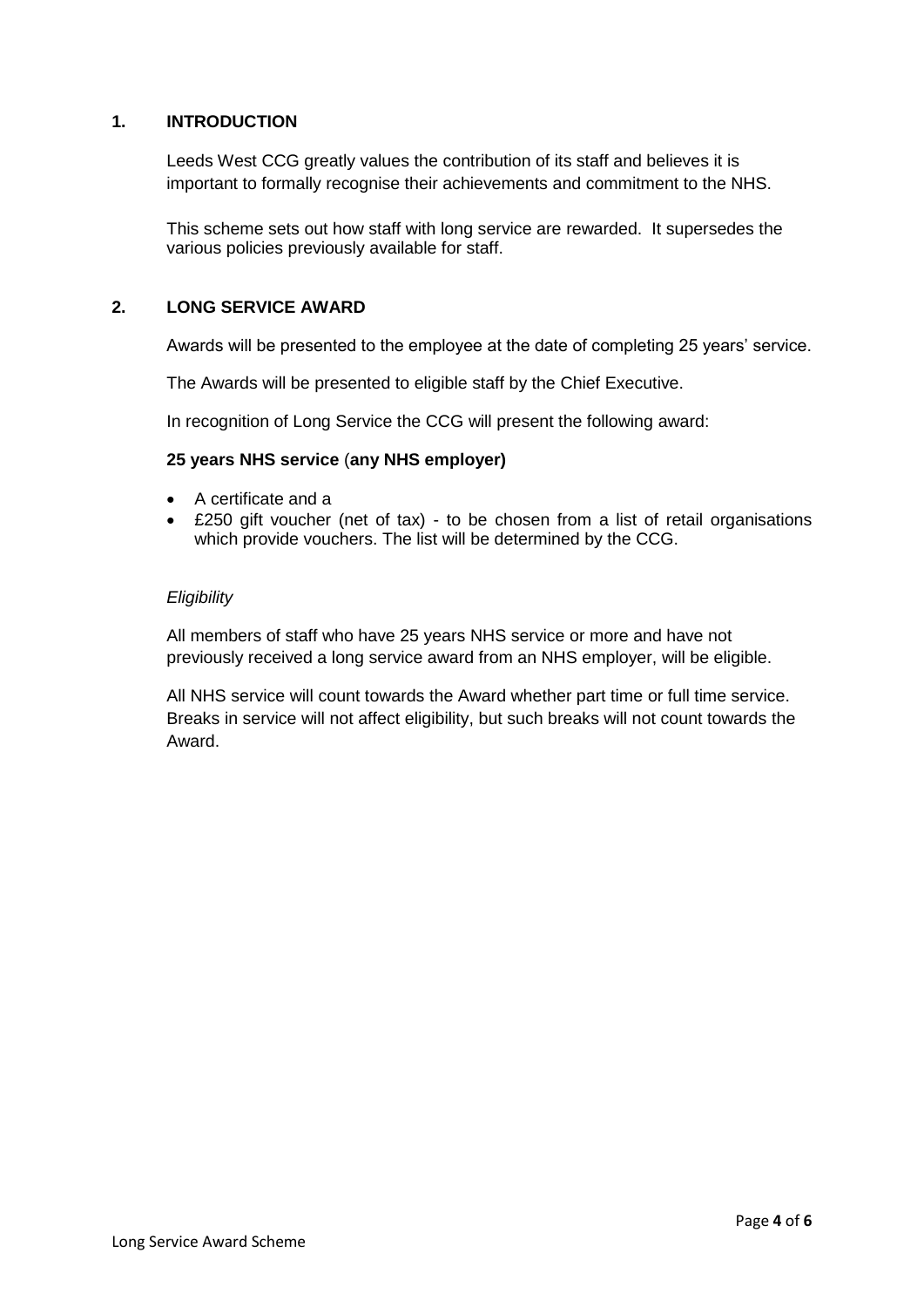## **Appendix 1**

# **Long Service Awards**

| (To be completed by the employee)                |                                                                                                       |  |  |  |
|--------------------------------------------------|-------------------------------------------------------------------------------------------------------|--|--|--|
| Name:                                            |                                                                                                       |  |  |  |
| <b>Job Title:</b>                                |                                                                                                       |  |  |  |
| <b>Payroll Number:</b>                           |                                                                                                       |  |  |  |
| Directorate:                                     |                                                                                                       |  |  |  |
| <b>Line Managers Name:</b>                       |                                                                                                       |  |  |  |
| <b>NHS Start Date:</b>                           | <b>CCG Start Date:</b>                                                                                |  |  |  |
| long service award form a previous NHS Employer. | Declaration: I confirm that I have not previously received any recognition in the form of a financial |  |  |  |
|                                                  |                                                                                                       |  |  |  |
|                                                  |                                                                                                       |  |  |  |
|                                                  |                                                                                                       |  |  |  |
|                                                  |                                                                                                       |  |  |  |
|                                                  | (HR/Finance Use Only)                                                                                 |  |  |  |
| Date vouchers ordered:                           |                                                                                                       |  |  |  |
| By (full name):                                  |                                                                                                       |  |  |  |
| Date vouchers received:                          |                                                                                                       |  |  |  |
| <b>Value of vouchers:</b>                        |                                                                                                       |  |  |  |